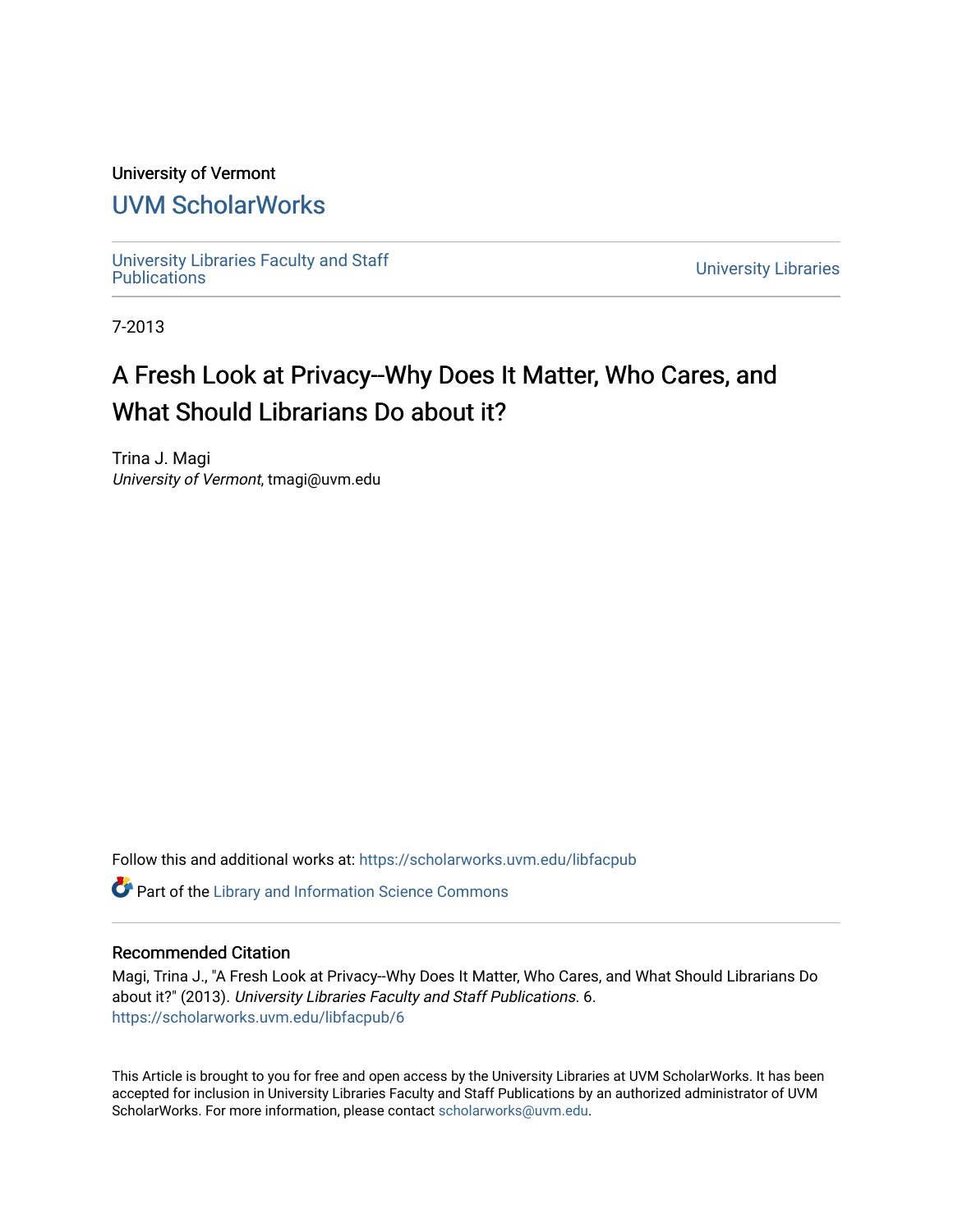# A Fresh Look at Privacy-Why Does It Matter, Who Cares, and What Should Librarians Do about It? By Trina J. Magi

Think back to the last time you took a commercial flight, and picture yourself standing in the airport security line. You show your boarding pass and photo ID to the TSA agent. Perhaps you struggle a bit with your laptop or backpack or purse while you remove your shoes and jacket and place them in the plastic bin. At the last minute, you remember to pull out the quartsize, zip-top baggie that's holding your miniature deodorant, shaving cream, and toothpaste. Then you wait for the signal that it's OK to proceed through the metal detector.

How did you act and speak in that airport security line? Did you behave differently than you normally do? Whether I ask these questions of librarians, community groups, or college students, the answers are strikingly similar: "I answer the agents' questions politely." "I don't question any instructions or policies." "I don't make any jokes." "I try to seem relaxed and calm." "I wear tighter fitting clothes so it doesn't look like I'm hiding something." "I don't discuss anything political or controversial."

There's nothing wrong with asking questions, making jokes, wearing loose pants, or discussing politics. But when you're under surveillance, you might avoid doing those things because you don't want to stand out. Now imagine that your whole life is like the airport security line. That's what life is like in surveillance societies. People practice "anticipatory conformity" in an effort to blend in and not attract attention even if they're doing nothing wrong. A great deal is lost—or rendered invisible—in such societies. Vigorous dialogue, humor, authenticity, personal expression, and spontaneity are replaced by a stifling sameness.

## **Why does privacy matter?**

In the same way that privacy—and lack of surveillance—are important for vitality in society, privacy is important if the library is to remain a vibrant marketplace of ideas. We must avoid the self-censoring chilling effect that may be created by revealing users' activities. That's why the American Library Association (ALA) *Code of Ethics* expresses a commitment to protecting the confidentiality of library users (*Code of Ethics*, 2008).

Through my study and work advocating for privacy and reform of the USA PATRIOT Act, I've come to learn that there are many reasons, in addition to avoiding the chilling effect, that privacy matters to us as human beings. Recently I reviewed scholarly literature on privacy from fields outside

library science, including psychology, sociology, law, political science, anthropology, philosophy, and public affairs. I read books and essays and articles by 37 scholars and identified 14 reasons privacy matters to us as individuals, to the development and maintenance of interpersonal relationships, and to our health as a society (Magi, 2011). Most of the 14 reasons have nothing to do with a desire to hide wrongdoing. Here are a few examples:

*Example 1:* Privacy provides the chance for relaxation and concentration—reducing the "friction" of relationships and society (Gavison, 1980; Solove, 2008). After a long day of meetings, does it ever feel good to you to come home to an empty house or apartment, close the door, and savor the chance to be alone for a while? That's why privacy matters.

*Example 2:* Privacy provides space for disagreement and allows more tolerance. For example, people's views about consensual sexual behavior are highly and legitimately varied, and reasonable people can disagree. Privacy means those views do not have to undergo public scrutiny and people are not forced to justify their choices (Rosen, 2000). That's why privacy matters.

*Example 3:* Privacy gives you a place to try out rough-draft ideas (Gavison, 1980). Have you ever confided in a friend about a problem, and appreciated the opportunity to "think out loud" and vent about possible solutions, including some solutions that you would never really pursue and wouldn't dream of sharing with a mere acquaintance? That's why privacy matters.

*Example 4:* Privacy preserves the chance to make a fresh start. Through most of human history, it's been easier to forget things than to remember. In the digital age, the opposite is becoming true. Now information about individuals may be kept permanently, keeping people tied to an increasingly irrelevant past (Mayer-Schonberger, 2009). So if you want a society that can forgive and allow for the possibility of individual change, that's why privacy matters.

## **Does anyone still care about privacy?**

Scholars in many fields have identified a host of reasons privacy matters. But do people—including the people that use your library--really care about privacy? There are powerful voices urging us to believe they don't. For example, Scott McNealy, CEO of Sun Microsystems, said we have no privacy and we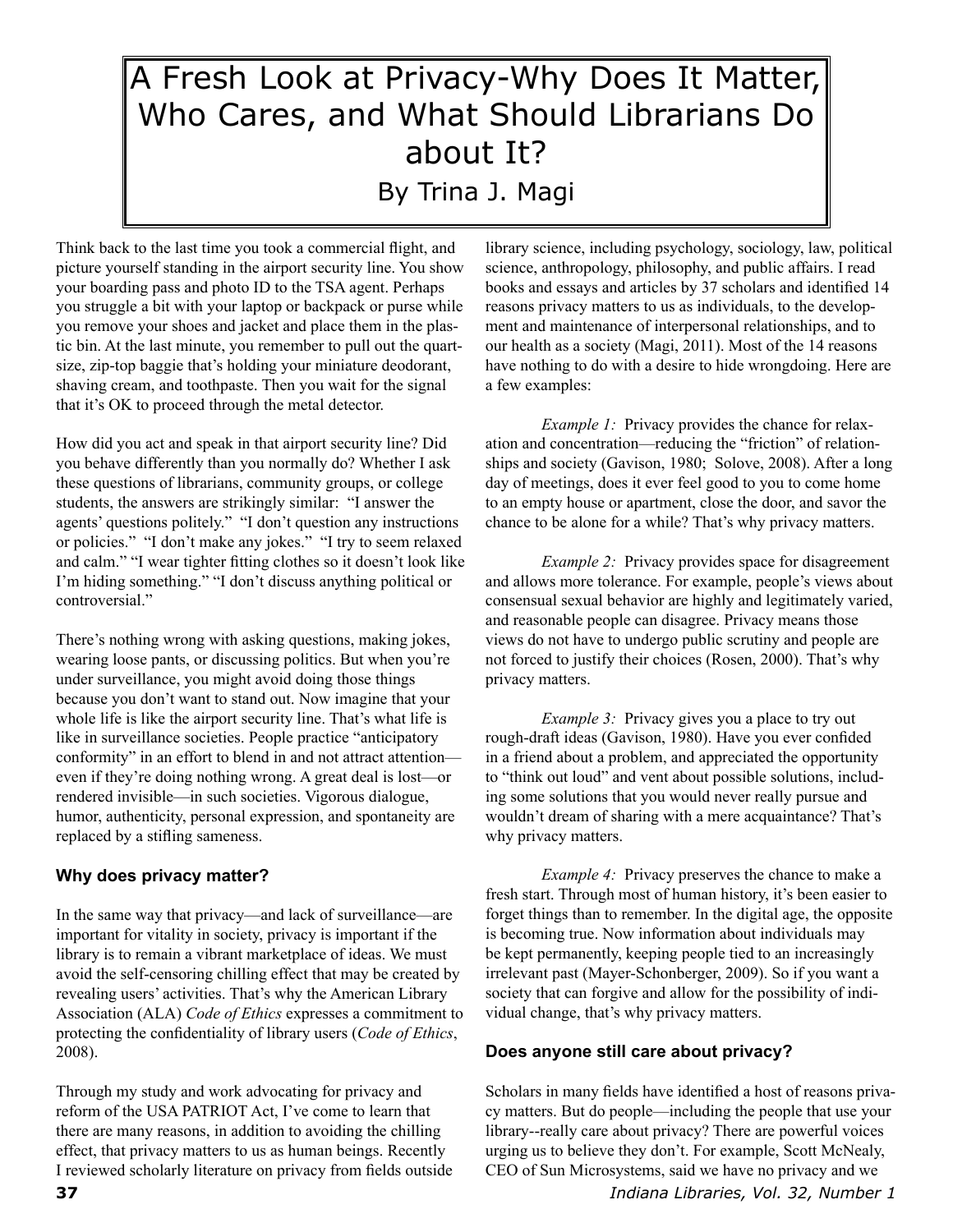should "get over it" (Sprenger, 1999). Facebook founder Mark Zuckerberg claimed, "People have really gotten comfortable not only sharing more information and different kinds, but more openly and with more people. That social norm is just something that has evolved over time" (Matyszcyk, 2010). It is important to note that these kinds of statements often come from corporate interests—from people who stand to make a lot of money by gathering personal data, packaging it, and selling it. Ironically, Zuckerberg last year sought a restraining order against a fan who sent him e-mail messages, flowers, and a hand-written note ("Facebook founder stalked," 2011). It seems that while some people in power wish to maintain *their* privacy, they want us to believe that privacy is lost or irrelevant for everyone else.

There is, however, evidence that people do care about privacy. First, all states have laws or attorney general opinions protecting the privacy of library records (Chmara, 2009). Second, at the federal level, there is discussion about creating a consumer privacy bill of rights, with proposals coming from Congress and the White House (McCullagh, 2011; Valentino-Devries & Steel, 2011). Third, over the last five years, Facebook users have repeatedly expressed outrage over Facebook features and policies that violated user privacy. When Facebook introduced NewsFeed in 2006, 700,000 users signed a petition opposing it (Romano, 2006). When it introduced Beacon in 2007, 50,000 users joined an opposition group and a class-action law suit was filed (Klaassen, 2007). In 2009, Facebook announced it would own user content even if users deleted their accounts, and 86,000 joined a group opposing that policy (Vascellaro, 2009). Finally, a growing number of scholarly studies show that people are concerned about privacy. A few are highlighted below.

*Report from Annenberg Public Policy Center at University of Pennsylvania.* Twenty-minute telephone interviews with a nationally representative sample of 1,200 adults 18 and older showed that a clear majority express worry about their personal information on the Web. Almost all respondents (95%) agreed or strongly agreed they should have the legal right to know everything Web sites know about them (Turow, 2003).

*Consumer Reports Poll.* A telephone survey of a nationally representative sample of more than 2,000 adults 18 and older found that 93% think Internet companies should always ask for permission before using personal information; 72% want the right to opt out when companies track online behavior; and 61% are confident that what they do online is private and not shared without their permission (Consumers Union, 2008).

*Harris Poll.* In a nationwide online survey of 2,513 adults, a 60% majority was not comfortable when Websites use information about a person's online activity to tailor advertisements of content based on a person's hobbies or interests (Harris Interactive, 2008).

#### **Studies show that teens and young adults care about privacy, too**

*Hoofnagle, King, Li, and Turow*. A telephone survey of a nationally representative sample of 1,000 Americans found that privacy attitudes expressed by young adults ages 18-24 are not much different than older adults, except that a higher proportion of 18-24 year olds mistakenly believe that the law protects their privacy more than it actually does (Hoofnagle, King, Li, & Turow, 2010).

*Johns and Lawson*. This survey of 444 undergraduates at Iowa State University found that 85% said online privacy is important or very important, and 91% said the university or library should never disseminate students' information to outside agencies (Johns & Lawson, 2005).

*Pew Internet and American Life Project*. In a survey of 935 teens ages 12-17, plus six focus groups with middle and high school students, Pew learned that most teenagers do take deliberate steps to protect their privacy online and manage their personal information. They do this in a variety of ways, such as keeping information vague, using first name only rather than a full name, deliberately claiming to be a younger age to achieve the restricted access built into the social network they use, and posting fake or false information. Only  $2\%$  posted their cell phone number (Lenhart & Madden, 2007).

*boyd and Hargittai*. A survey of 1,115 18- and 19-year-olds at University of Illinois, Chicago, found that "far from being nonchalant and unconcerned about privacy matters, the majority of young adult users of Facebook are engaged with managing their privacy settings on the site at least to some extent. . .most report modifying their settings" (boyd & Hargittai, 2010, p. 17).

*boyd and Marwick.* During 163 90-minute interviews with teens in 20 states, boyd and Marwick learned that participation in networked publics does not imply that today's teens have rejected privacy as a value. All teens have a sense of privacy, although their definitions of privacy vary widely. To illustrate, the researchers quote one teen:

> *Every teenager wants privacy. Every single last one of them, whether they tell you or not, wants privacy. Just because an adult thinks they know the person doesn't mean they know the person. And just because teenagers use internet sites to connect to other people doesn't mean they don't care about privacy. . .So to go ahead and say that teenagers don't like privacy is pretty ignorant and inconsiderate honestly, I believe, on the adult's part (boyd & Marwick, 2011, p. 1).*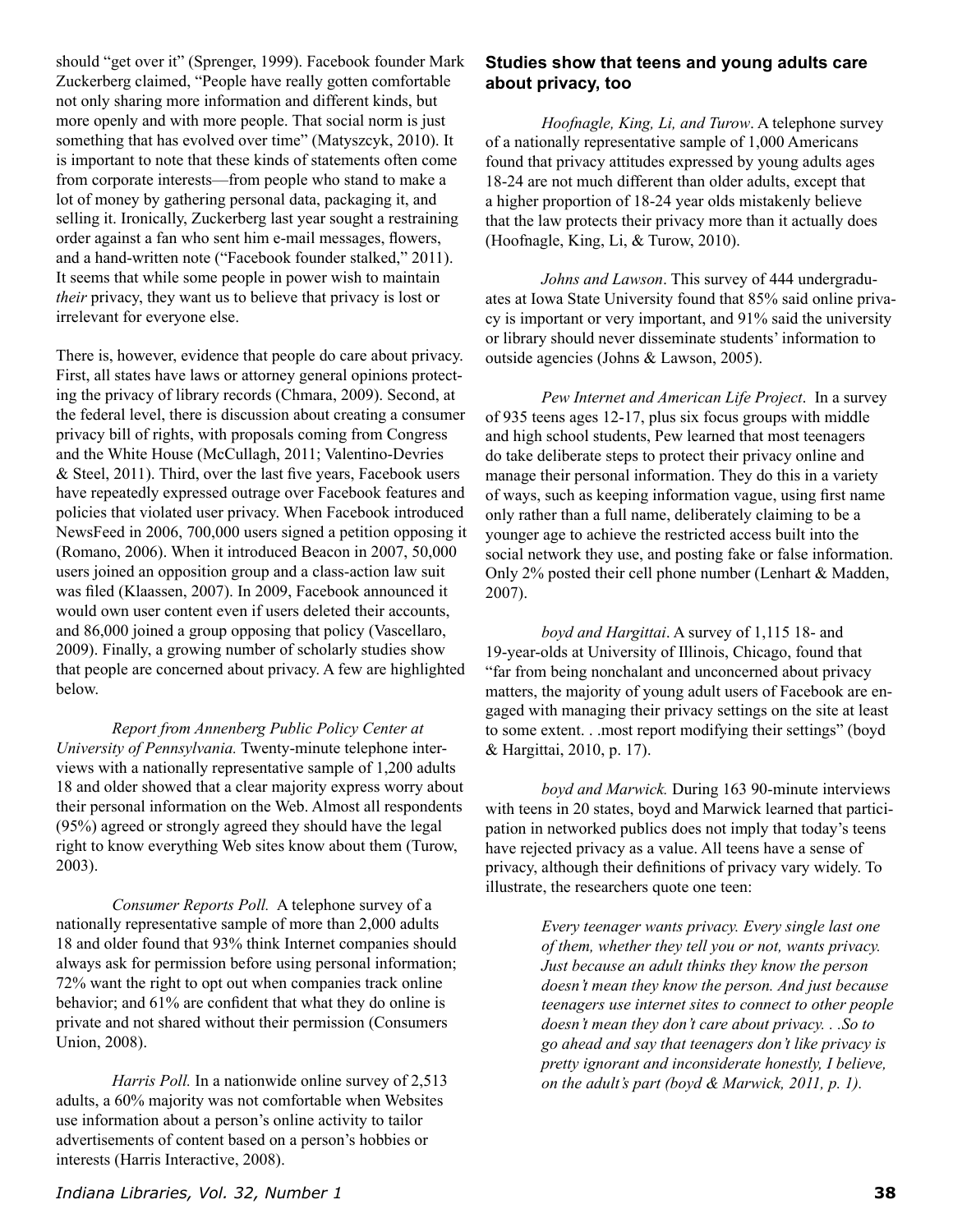## **But if people care about online privacy, why do they give away personal information?**

The above studies are clear that people, including young people, are concerned about privacy. It's also true, however, that people often behave in ways that suggest otherwise. Some have called this the "privacy paradox" (Barnes, 2006), and it may result in part from people's lack of understanding. The Annenberg Public Policy Center was among the first to show that the majority of U.S. adults who use the internet "have no clue about data flows—the invisible, cutting edge techniques whereby online organizations extract, manipulate, append, profile and share information about them" (Turow, 2003, p. 3). Several of the above-mentioned studies also indicate that people do not understand what's really going on behind the scenes, or they naively believe that if a Web site has something called a "privacy policy," that means that their privacy is protected. They don't understand that most of those privacy policies are really disclaimers indicating all the ways their personal data can be used.

What if people do understand all that? If librarians see people willingly share personal information, are they then absolved of their obligation to protect user privacy? My answer is "no." Our judgment about whether other people are protecting their own privacy is not an adequate ethical basis for jeopardizing their privacy. Consider the following analogy: If someone says they value a long life but smokes cigarettes, we don't take that to mean that we may put toxins in the drinking water. It's not our place to turn observations of some people's behavior into a policy of no privacy for all.

## **What should librarians do?**

Librarians can take many steps to protect user privacy:

• Adopt the American Library Association *Code of Ethics* and *Library Bill of Rights* as policy at your library and promote the fact that you've done so. Post the documents prominently in your library, and be proud of the fact that libraries are different from commercial information providers. (The text is available at [http://www.ala.org/ala/issuesadvo](http://www.ala.org/ala/issuesadvocacy/intfreedom/librarybill/index.cfm%20and%20http://www.ala.org/ala/issuesadvocacy/proethics/codeofethics/codeethics.cfm)[cacy/intfreedom/librarybill/index.cfm and http://www.ala.org/](http://www.ala.org/ala/issuesadvocacy/intfreedom/librarybill/index.cfm%20and%20http://www.ala.org/ala/issuesadvocacy/proethics/codeofethics/codeethics.cfm) [ala/issuesadvocacy/proethics/codeofethics/codeethics.cfm](http://www.ala.org/ala/issuesadvocacy/intfreedom/librarybill/index.cfm%20and%20http://www.ala.org/ala/issuesadvocacy/proethics/codeofethics/codeethics.cfm).)

Write and adopt a library privacy policy that states your commitment to protecting users and complying with your state law. (Guidance for doing this is available from the American Library Association at [http://www.ala.org/ala/](http://www.ala.org/ala/aboutala/offices/oif/iftoolkits/toolkitsprivacy/default.cfm) [aboutala/offices/oif/iftoolkits/toolkitsprivacy/default.cfm.](http://www.ala.org/ala/aboutala/offices/oif/iftoolkits/toolkitsprivacy/default.cfm))

If you implement a self-service "hold" system, be sure that you're not putting on public display the names of your users and the materials they want. (For a recently adopted ALA Council resolution on self-service hold practices, see pages 5-6 of the *ALA Intellectual Freedom* 

*Committee Report to Council* at [http://www.ala.org/ala/](%20http://www.ala.org/ala/aboutala/governance/council/council_documents/2011_annual_docus/cd_19_2_19_4_ifc.pdf) [aboutala/governance/council/council\\_documents/2011\\_an](%20http://www.ala.org/ala/aboutala/governance/council/council_documents/2011_annual_docus/cd_19_2_19_4_ifc.pdf)nual docus/cd  $19\ 2\ 19\ 4\$ ifc.pdf)

• Continue to advocate for reform to the USA PATRIOT Act.

Continue to be wary of government and law enforcement intrusion at your library.

### **New privacy threats from commercial vendors**

It's important to understand that it's not just the government that wants library user data. With the continuing emergence of new technologies, librarians also must become more careful and critical with regard to commercial interests, for whom personal data is a valuable commodity to be bought and sold. Many vendors of online products have begun to incorporate personalization features into their search-and-retrieval interfaces, inviting users to create personal profiles and online repositories where they can record their research interests, search strategies, and favorite articles. Concerned about the privacy implications of this trend, I studied the privacy policies of 27 major vendors of online library databases, and compared them to standards of the library profession and the Federal Trade Commission's *Fair Information Practices*  (Magi, 2010).

In general, vendors fail to offer adequate privacy protection. Several vendors had no privacy policy at all, and almost none of the existing policies reflected the ALA *Code of Ethics*. Most vendors do little to let users control what happens to their personal information, are unspecific in saying how they protect information from unauthorized access, and indicate they will share personal information with other parties for a variety of reasons (some as vague as "to protect the well-being of the company"). In light of this, librarians should educate their users, giving people the information they need to make informed choices that are right for them. Don't assume users know anything about how a third-party database works and puts their privacy at risk; tell them, and let them decide what they want to do.

In addition to online databases, librarians should carefully evaluate other services provided by third-party vendors to ensure that the handling of user data is legal and ethical. For example, does your library's chat or text reference service route user names and questions through a third party? Is your e-Book vendor capturing data about your users? Is your automated library system storing circulation data in the cloud or on remote servers outside the library?

To protect user privacy, it's best to keep all such transactions and data within the library, but if you want to use a third party, be sure your state law and your library policy allows you to share user information. At University of Vermont, we asked the company that facilitates our text reference service to sign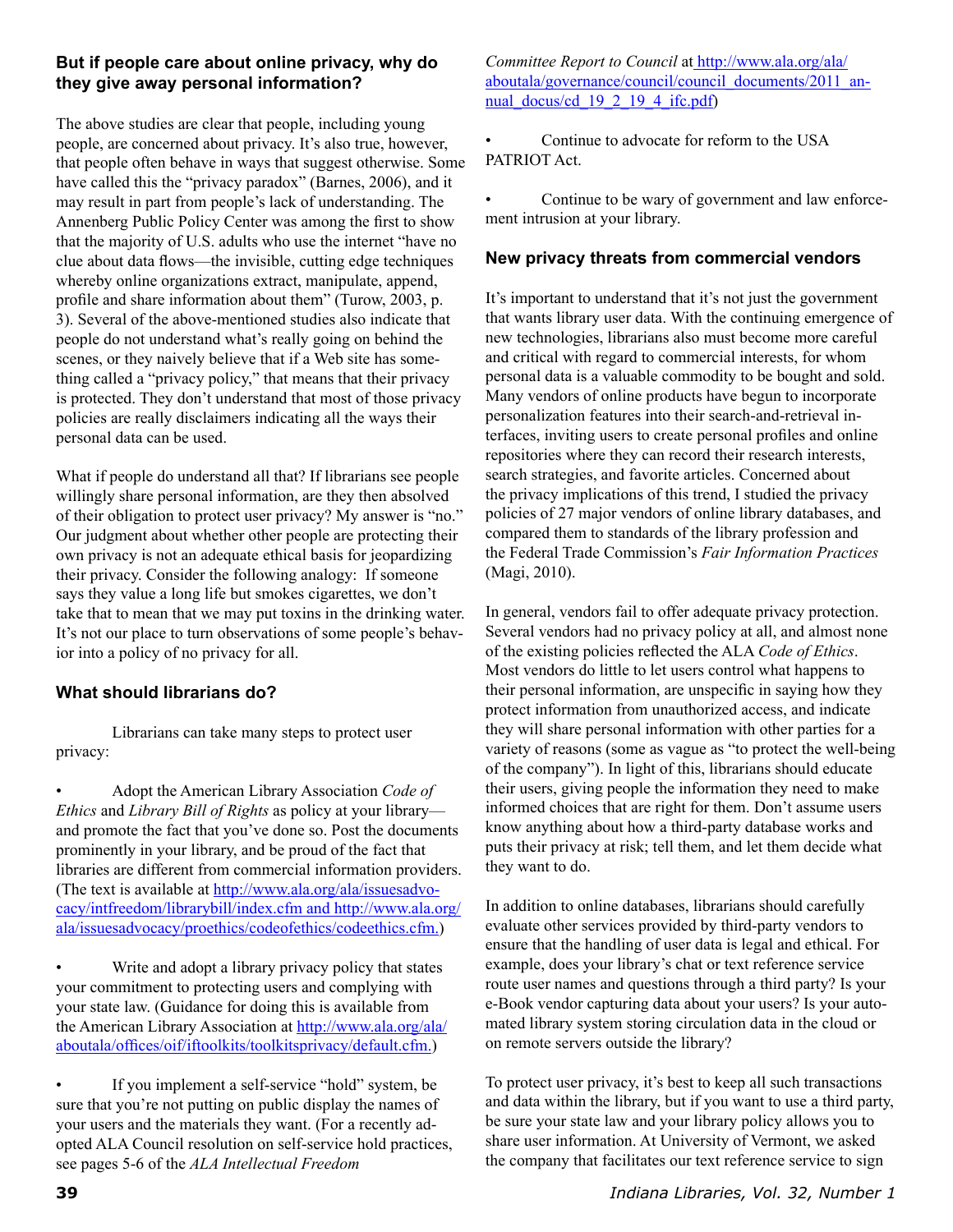a patron data confidentiality agreement stipulating that 1) the user data remains the property of the university, 2) the company will not share, sell or rent this data (including in the event of a company sale or merger), 3) the company will not make the data available to any agency of state, federal, or local government before contacting the library, and 4) the company will use appropriate measures to ensure security of the data.

#### **Is protecting privacy worth the trouble?**

It is becoming increasingly difficult to protect user privacy. Sometimes, it involves extra work and greater expense. Having studied privacy issues for a number of years now, I am convinced that privacy matters a great deal to our health as individuals, in our relationships, and as a democratic society. I am also convinced that holding firm to our commitment to protect privacy matters to the survival of libraries. Frequently, librarians talk and write about how to keep libraries relevant. As a former marketing professional, I know the importance of occupying a unique position in the marketplace—of finding something that sets your organization apart. More than ever, libraries hold a unique and critically important place in the information landscape. I can think of few other information providers that do what libraries do: provide a broad range of information, make it accessible to everyone regardless of means, while embracing the ethical principle that our users' personal information is not a commodity to be traded or sold. Our commitment to user confidentiality is rare and special, and it's a characteristic that research tells us is important to people. That means it's a competitive advantage, in the same way that reliability of its cars has been a competitive advantage for Toyota. I believe it's essential that we work to preserve that competitive advantage, both because it's the ethical thing to do, and because it's a practical way to stay relevant.

Barnes, S. B. (2006). A privacy paradox: Social networking in the United States. *First Monday*, 11(9). Retrieved from [http://www.firstmonday.org/htbin/cgiwrap/bin/](http://www.firstmonday.org/htbin/cgiwrap/bin/ojs/index.php/fm/article/view/1394/1312%0D) [ojs/index.php/fm/article/view/1394/1312](http://www.firstmonday.org/htbin/cgiwrap/bin/ojs/index.php/fm/article/view/1394/1312%0D)

boyd, d., & Hargittai, E. (2010). Facebook privacy settings: Who cares? *First Monday*, 15(8). Retrieved from [http://www.firstmonday.org/htbin/cgiwrap/bin/ojs/](http://www.firstmonday.org/htbin/cgiwrap/bin/ojs/index.php/fm/article/view/3086/2589) [index.php/fm/article/view/3086/2589](http://www.firstmonday.org/htbin/cgiwrap/bin/ojs/index.php/fm/article/view/3086/2589)

boyd, d., & Marwick, A. (2011, September 22). *Social Privacy in Networked Publics: Teens' Attitudes, Practices, and Strategies*. [Paper presented at Oxford Internet Institute's "A Decade in Internet Time: Symposium on the Dynamics of the Internet and Society."] Retrieved from [http://papers.ssrn.com/](http://papers.ssrn.com/sol3/papers.cfm%3Fabstract_id%3D1925128) [sol3/papers.cfm?abstract\\_id=1925128](http://papers.ssrn.com/sol3/papers.cfm%3Fabstract_id%3D1925128)

- Chmara, T. (2009). State privacy and confidentiality statutes. In Privacy and Confidentiality Issues: *A Guide for Libraries and Their Lawyers* (pp. 43-44). Chicago: American Library Association.
- *Code of Ethics of the American Library Association*. (2008). Retrieved from [http://www.ala.org/ala/issuesadvo](http://www.ala.org/ala/issuesadvocacy/proethics/codeofethics/codeethics.cfm)[cacy/proethics/codeofethics/codeethics.cfm](http://www.ala.org/ala/issuesadvocacy/proethics/codeofethics/codeethics.cfm)

Consumers Union. (2008, September 25). *Consumer Reports Poll: Americans Extremely Concerned about Internet Privacy*. Retrieved from [http://www.consumersunion.](http://www.consumersunion.org/pub/core_telecom_and_utilities/006189.html) [org/pub/core\\_telecom\\_and\\_utilities/006189.html](http://www.consumersunion.org/pub/core_telecom_and_utilities/006189.html)

Facebook founder stalked by Indian-origin fan. (2011, February 10). *Daily Pak Banker.* Retrieved from <http://campus.westlaw.com>

Gavison, R. (1980, January). Privacy and the limits of law. *Yale Law Journal*, 89, 421-71.

Harris Interactive. (2008, April 10). *Majority Uncomfortable with Websites Customizing Content Based Visitors Personal Profiles* (sic). Retrieved from [http://](http://www.harrisinteractive.com/vault/Harris-Interactive-Poll-Research-Majority-Uncomfortable-with-Websites-Customizing-C-2008-04.pdf) [www.harrisinteractive.com/vault/Harris-Interactive-Poll-](http://www.harrisinteractive.com/vault/Harris-Interactive-Poll-Research-Majority-Uncomfortable-with-Websites-Customizing-C-2008-04.pdf)[Research-Majority-Uncomfortable-with-Websites-Customiz](http://www.harrisinteractive.com/vault/Harris-Interactive-Poll-Research-Majority-Uncomfortable-with-Websites-Customizing-C-2008-04.pdf)[ing-C-2008-04.pdf](http://www.harrisinteractive.com/vault/Harris-Interactive-Poll-Research-Majority-Uncomfortable-with-Websites-Customizing-C-2008-04.pdf)

Hoofnagle, C., King, J., Li, S., & Turow, J. (2010, April 14). *How Different Are Young Adults from Older Adults When It Comes to Information Privacy Attitudes & Policies?* Retrieved from [http://ssrn.com/abstract=1589864](http://ssrn.com/abstract%3D1589864)

#### **References:**

*Indiana Libraries, Vol. 32, Number 1* **40**

Johns, S., & Lawson, K. (2005, November). University undergraduate students and library-related privacy issues. *Library & Information Science Research*, 27,